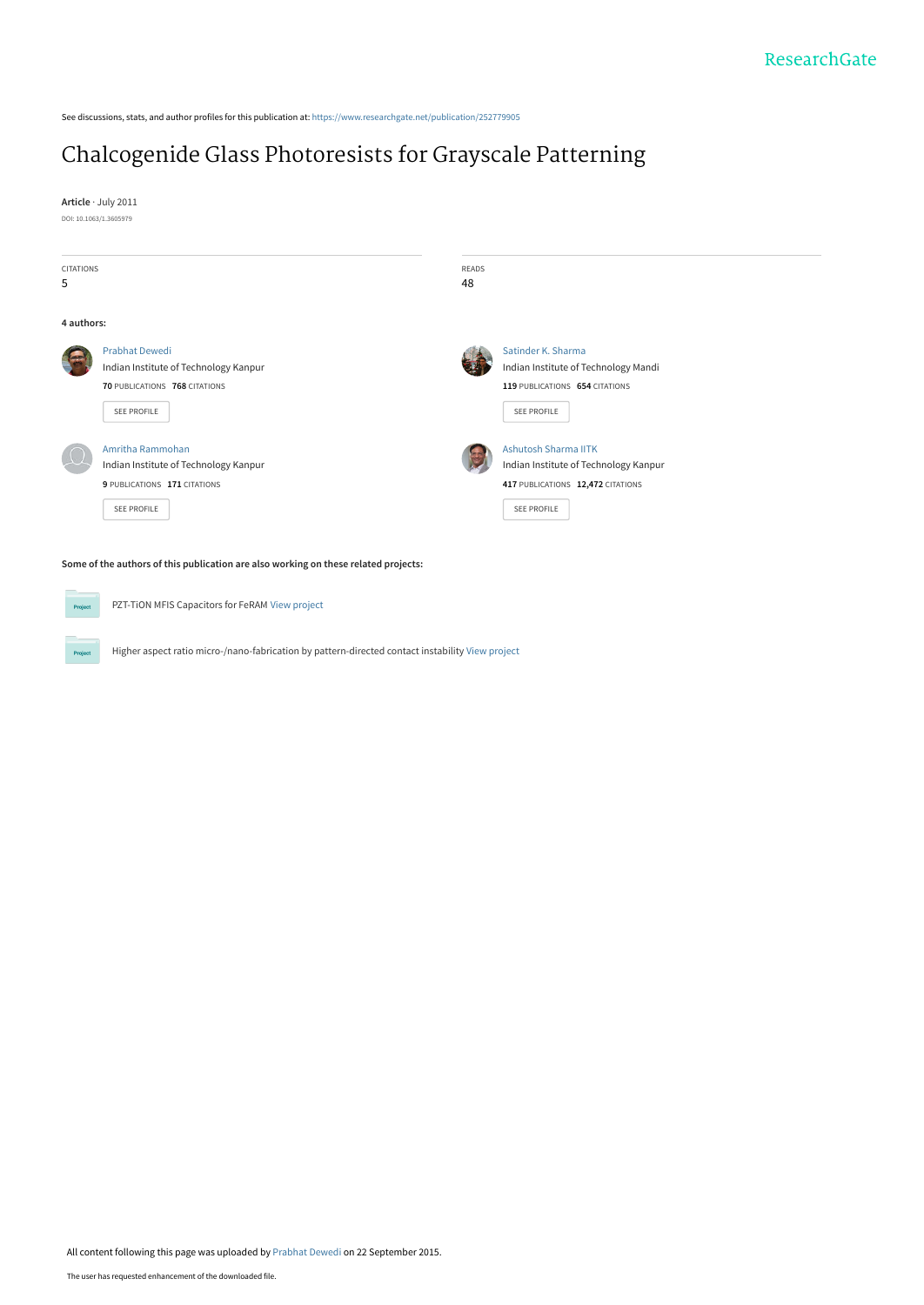# AIP Conference Proceedings

# **Chalcogenide Glass Photoresists for Grayscale Patterning**

# Prabhat K. Dwivedi, Satinder K. Sharma, Amritha Rammohan and Ashutosh Sharma

*DST Unit on Nanosciences, Chemical Engineering Department, Indian Institute of Technology Kanpur, Kanpur208016 Email: prabhatd@iitk.ac.in*

**Abstract.** Ability to use **c**halcogenide glass thin films as photoresists for one step gray scale lithography is demonstrated. It is shown that the chalcogenide photoresists can be used to fabricate gray scale patterns such as array of microlens, which can find their application in IR optics. The direct application of the patterned resisits reduces the cost and time of fabrication as well.

**Keywords:** Maskless, Grayscale lithography, Chalcogenide glasses, Microlens**. PACS:** 42.70 Ce, 42.70 Km, 42.82Cr

## **INTRODUCTION**

Amorphous chalcogenide glasses have recently become promising material for a variety of applications in infrared optics (IR), many of which are based on photo-induced affects that these materials exhibit [1-2]. One of the most interesting properties of amorphous chalcogenide thin films is the change in chemical resistance to various solvents by exposure to light of appropriate wavelength and intensity which implies the usefulness of these materials as inorganic photoresists in optical lithography [3]. These inorganic photoresists have several advantages over polymer based organic photoresists since they have smaller fundamental structural units and strong covalent bonds. Deposition of chalcogenide glasses is also simple; thermal evaporation and sputtering can be used for the deposition on large homogeneous areas with low concentration of defects. It is also important to note that the pre-baking and post baking steps of polymer based lithography are completely eliminated. Photoresists property, together with high transmission in IR region can be used in the area of medical tomography, optical communication and micro imaging [1-3]. Microlenses and micro lens arrays are critical optical elements for these applications due to the adaptive optical properties available with these structures. But a reliable and high resolution fabrication technique is required to reproducibly construct high quality lenses without defects. Using conventional techniques of lithography obtaining the truly curved structures required for optical structures is

not possible. Many researches have fabricated 3D structures using inorganic photoresists by different methods such as Gap Micro-Lithography, Proximity lithography and half tone photo-masks [2-3]. In this present paper, we investigated use of chalcogenide glasses as a photoresists material for the lithography.

#### **EXPERIMENTAL**

Amorphous thin films of  $As_{40}Se_{60}$  were prepared by commercially available bulk chalcogenide glasses from VITRON GmbH Germany by thermal evaporation method onto pre cleaned glass substrates at room temperature by rotating substrate. The deposition rate of the thin films was kept ~10nm/s. The deposition was done typically in a vacuum of  $2x10^{-6}$  Torr. Thickness and uniformity of the deposited films was measured by using mechanical profilometer. The UV irradiation of the films was done by mercury lamp with the power density  $\sim$ 15 mW/cm<sup>-2</sup> attached with a Maskless Lithography System SF-100 from Intelligent Micropatterning LLC (St. Petersburg, FL) using a grayscale software mask designed in Microsoft Bitmap software programme.

### **RESULT AND DISCUSSION**

Chalcogenide thin films undergo photo-structural changes when exposed to UV light. Exposed area of the films selectively protected from the etchant in proportion to the irradiation dose. Gray scale

*Solid State Physics, Proceedings of the 55th DAE Solid State Physics Symposium 2010*

AIP Conf. Proc. 1349, 555-556 (2011); doi: 10.1063/1.360597

© 2011 American Institute of Physics 978-0-7354-0905-7/\$30.00



555